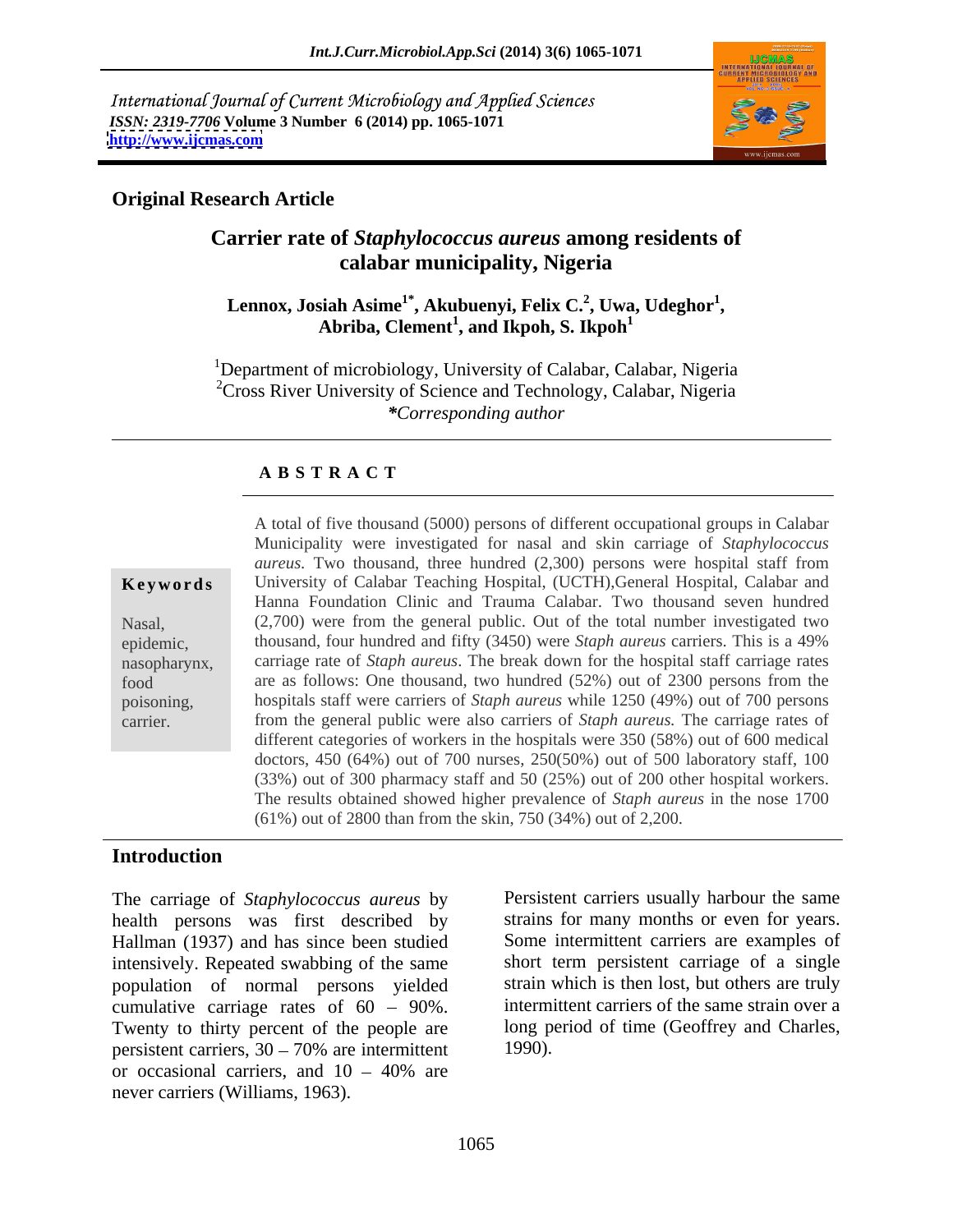*Staphylococcus aureus* is among the hardest abscesses, osteomyelitis, respiratory non-spore forming bacteria and it can infection, metastatic abscesses, enterocolitis, survive many non-physiologic toxic shock syndrome and food poisoning environmental conditions. It can be cultured are the common staphylococcal infections. from dried clinical materials after several months, is relatively heat resistant and can The recent emergence of foodborne disease tolerate high salt environment. It is therefore outbreaks associated with S. aureus has not surprising that despite the availability of triggered many screening programmes to potent antimicrobial agents and improved identify the carriers of this organism. It is a public health conditions, *Staphylococcus*  major problem in food service industries as *aureus* has remained a major human pathogen that colonizes and infects both It is generally believed that staphylococcus hospitalized patients with decreased host food poisoning is caused by *Staphylococcus*  defenses and healthy immunologically *aureus* carries. This is caused by the competent people in the community. Many ingestion of food that contains the neonates and most children and adults preformed toxin elaborated by enterotoxin become intermittently colonized by *Staph aureus* and harbour the organisms either in their nasopharynx or on their skin and Sufficient toxin is produced in four to six clothing, or more rarely in the colon and hours at 86°F. Symptoms which appear

severity appeared in Australia and soon became generally prevalent throughout the country (Rountre 1978). This strain caused severe skin pustules in newborn babies, their mother and the nursing staff, wound infections, abscesses in deep tissues and septicaemic disease in hospital patients of all ages and epidemics of neonatal pneumonia (Johnson *et al.*, 1960). procedures and the acceptance of the

Folliculitis, impetigo, subcutaneous suuv.

abscesses, osteomyelitis, respiratory

carriers can shed the organism into the food. ingestion of food that contains producing strains.

vagina. abruptly two to six hours after ingestion of From these sites, *Staph aureus* can abdominal pains, nausea, vomiting and contaminate animate and inanimate objects diarrhea. Some patients die immediately if which themselves can favour interpersonal medication is not administered quickly. This transfer by direct contact or air transmission. is one of the reasons why it is necessary to The suggestion that there are "epidemic" screen people for carriage of the organism. strains of *Staph aureus* was first made in Carriers of *Staphylococcus aureus* are pre-antibiotic days in connection with usually not allowed to handle foods and care neonatal sepsis. Attention was drawn to a for new born babies in maternity wards in number of these strains by their ability to some countries. This study is therefore cause the exfoliate type of skin lesion. The aimed at identifying healthy carriers of early antibiotic-resistant "hospital" strains Staphylococcus aureus and if possible to were not particularly virulent, but in 1952, a advise against using these carriers in food strain that caused lesions of remarkable service industries and limiting their contact the food consist of severe cramping, with new born babies.

# **Materials and Methods**

Permission was sought for from the Cross River State Ministry of Health to use human subjects for this study. The request was granted subject to the use of Standard ethical procedures and the acceptance of the subjects voluntarily to participate in the study.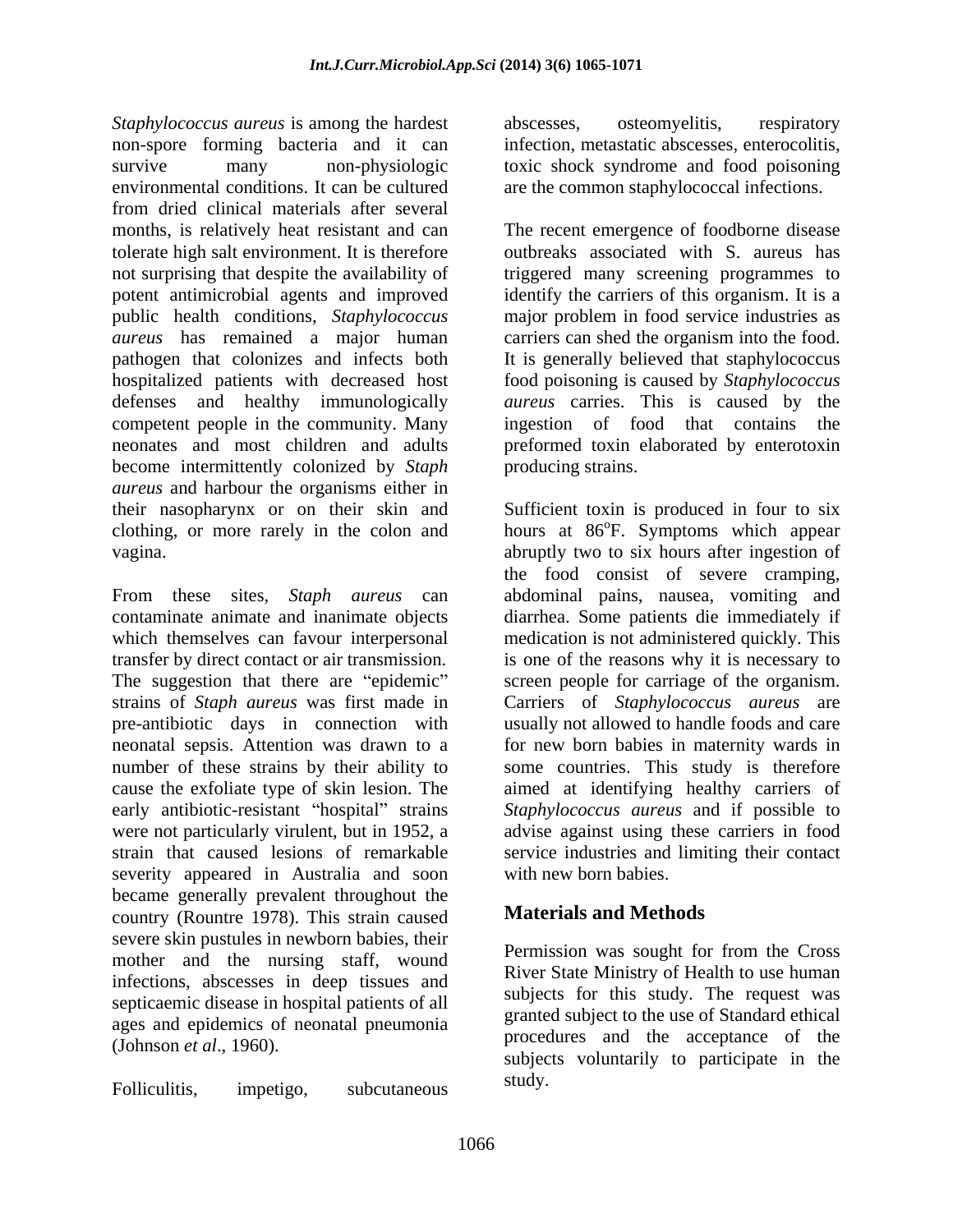Trained laboratory technicians and suspension and slants were incubated for technologists were used to collect the 18-24 h at 35°C. The slant cultures were specimens. The specimens were collected retained at room temperature for repeat tests from the nose and skin of the subjects to be in case coagulase test results were studied using sterilized cotton tipped swab questionable. The 0.5 ml reconstituted sticks, which were presoaked in sterile peptone broth. The skin and nose of each the BHI culture and mixed thoroughly. This candidate were swabbed separately with each swab stick. These were transported to periodically over 6 h period for clot the laboratory for processing. The specimens were cultured on 5% sodium chloride blood agar, 75% sodium chloride mannitol salt agar Baird-Parker agar and Staphylococcus aureus agar. The plates were incubated at  $37^0C$  for 18 hours and up to 48 hours.  $37<sup>0</sup>C$  for 18 hours and up to 48 hours. <br>a wire loop from TSA slant and placed on

The colonial characteristics of the isolated colonies on the media were observed and

on a microscope slide, Gram stained and of sterile paraffin oil at least 25 mm thick to viewed under the microscope. The create an anaerobic environment. This was arrangement of cells, gram reaction and incubated for 5 days at 37°C. Acid form were noted. production throughout the tube is looked for.

The following biochemical tests catalase, **Lysostaphin sensitivity** coagulase, glucose and mannitol fermentation were done and the results Isolated colonies were transfered from agar

The suspected *S*. *aureus* colonies were transfered into small tubes containing 0.2- get concentration of 25 µg lysostaphin/ml, 0.3 ml BHI broth and emulsified thoroughly.  $\qquad 0.1$  ml lysostaphin (dissolved in 0.02 M) Agar slant of TSA was inoculated with phosphate-saline buffer containing 1% loopful of BHI suspension. The BHI culture NaCl) was added to the original tube. Both

questionable. The 0.5 ml reconstituted coagulase plasma with EDTA was added to was incubated at 35°C and examined formation.

### **Catalase test**

**Characterization and Identification** peroxide was dropped on the colonies. **Cultural characteristics** illumination was looked for. The suspected colonies were obtained with glass slide and one or two drops of hydrogen Production of gas bubbles under good

### **Anaerobic utilization of mannitol**

noted. The tube of carbohydrate fermentation **Morphological characteristics** heavily with the suspected *S. aureus* A thin smear of each isolate was prepared surface of the agar was covered with a layer **Biochemical characterization** and negative cultures and medium controls) medium containing mannitol was inoculated colonies to the bottom of the tube. The Controls were run simultaneously (positive

## **Lysostaphin sensitivity**

noted. plate with inoculating loop to 0.2 ml **Coagulase test** of the suspended cells were transferred to Isolated colonies were transfered from agar phosphate-saline buffer and emulsified. Half another tube  $(13 \times 100 \text{ mm})$  and mixed with 0.1 ml phosphate-saline buffer as control.To 0.1 ml lysostaphin (dissolved in 0.02 M phosphate-saline buffer containing 1%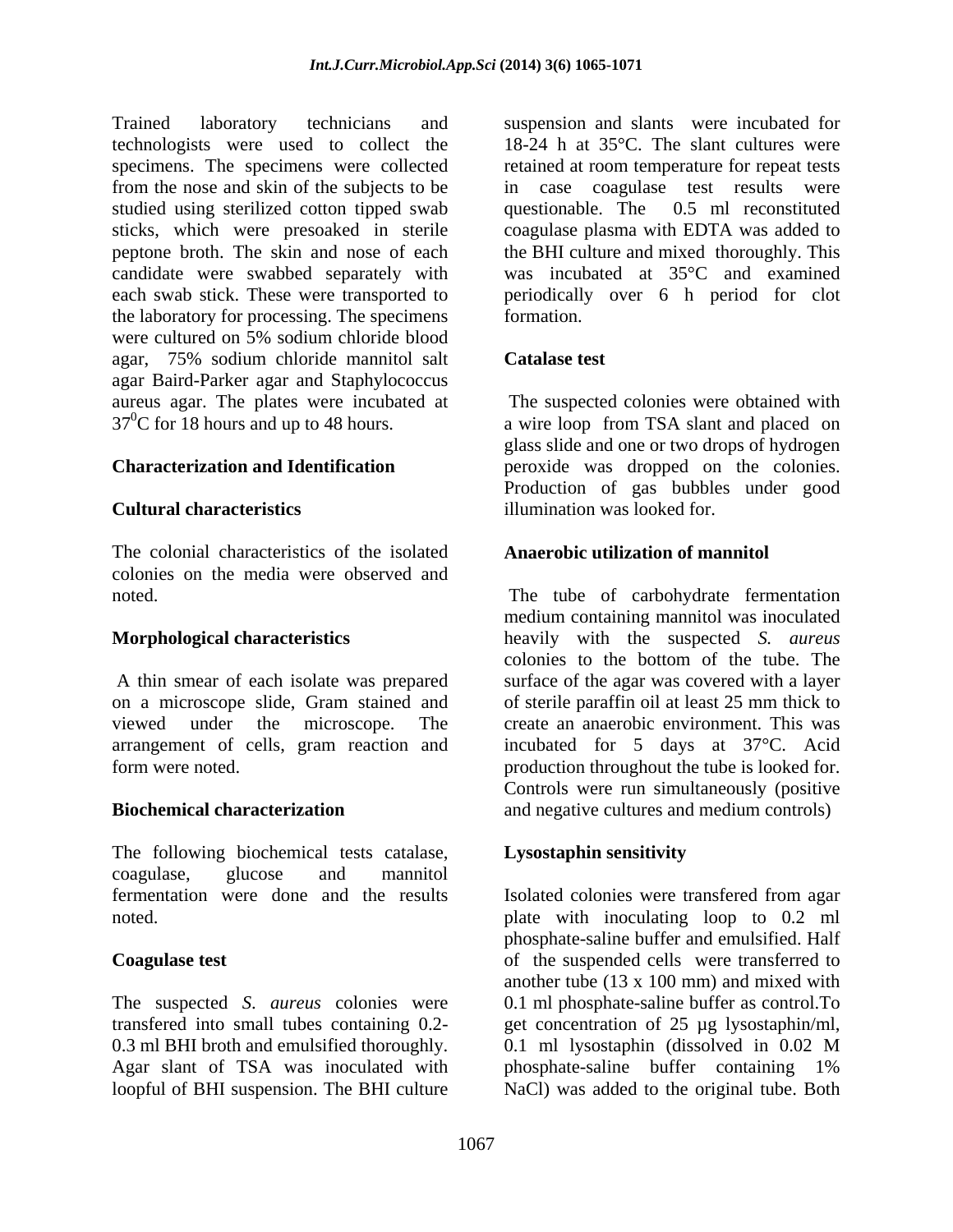The results of the carriage rates of *S. aureus* on the skins and nasal passages of the studied subjects are shown in Tables 1 and 2 while the total carriage rate of the different occupational groups are shown in Table 3.

*Staphylococcus aureus* was present in 2430 out of the 5000 persons sampled from the differences in the rate of carriage of each group as shown in table 3. it was found that the percentage of *Staph aureus* positive from the hospital group was 1200 (52%) more than the percentage of *Staph aureus* positives from the general public 1250 (46%). Among the hospital group, it was found that there were more *Staph aureus* isolates from nurses 350 (70%) followed by medical doctors 350 (58%), laboratory staff 250 (50%), pharmacy staff 100 (40%) and accounts and administrative staff 150 (33%).

The carriage rate of *Staphylococcus aureus* among healthy persons has stimulated considerable interest worldwide. This interest was centered on the spread of this the most common pathogen that causes skin<br>organism to non-cerriers and also the infection is *Staphylococcus aureus* as organism to non-carriers and also the contamination of food by carriers. Frequent food borne diseases caused by  $\mathbf{F}_{\text{t}}$  is therefore nonomount that hespital *Staphylococcus aureus* has been associated with the handlers of the food who are carriers. Fast food restaurants and eating places are potential transmission points. The results have shown that *Staphylococcus aureus* colonized the nasal passage more than the skin among the persons sampled. This could be as a result of the nature of the skin which is washed frequently compared to the nasal passages. Also, hospital staffs have the highest carriage rate than other avoid food bother diseases resulting from groups in the population sampled. Findings here are similar to those of Godfrey and

tubes were incubated at 35°C for not more Smith (1958). Among the hospital staff, it than 2 h ( Bennett and Lancette , 2001 ). shows that the nurses are the highest carriers **Results and Discussion** (70%) followed by medical doctors (58%). The high prevalence of *Staphylococcus aureus* among the nurses and medical doctors can be attributed to their degree of frequent contact with patients and clinical specimens (Guickshank 1974).

different occupational groups with environmental conditions, competition in The ecological distributions, of micro organisms in human host is related to several factors. These include alterations in environmental conditions, competition in essential nutrients ands interference in immune response of the host. These factors all play important roles in determining the indigenous microbial population at any one time (Bergquist 1981). Hares and Thomas (1956) demonstrated that *Staph aureus* were spread from the anterior nares of a carrier to the skin and clothing and thence to the surroundings. It became apparent that little dispersion of the organism occurred directly from the nose and month but was chiefly mediated via the desquamating skin (Davies and Noble 1962). It is therefore apparent that contamination of new born babies and food by *Staphylococcus aureu*s may occur through the skin and clothing of carriers. The most common pathogen that causes skin infection is *Staphylococcus aureus* reported by Nishijama *et al.,* (1993).

> It is therefore paramount that hospital workers more especially the nurses and medical doctors use well designed aseptic techniques to reduce the spread of the organism. There is also the need for self serve restaurants to put in place mechanisms to protect the food from contamination by carriers. For the food handlers, proper screening methods should be employed to screen out the potential carriers in order to avoid food borne diseases resulting from food contamination by the organism. From this study, it is apparent that hospital staff more especially the nurses and medical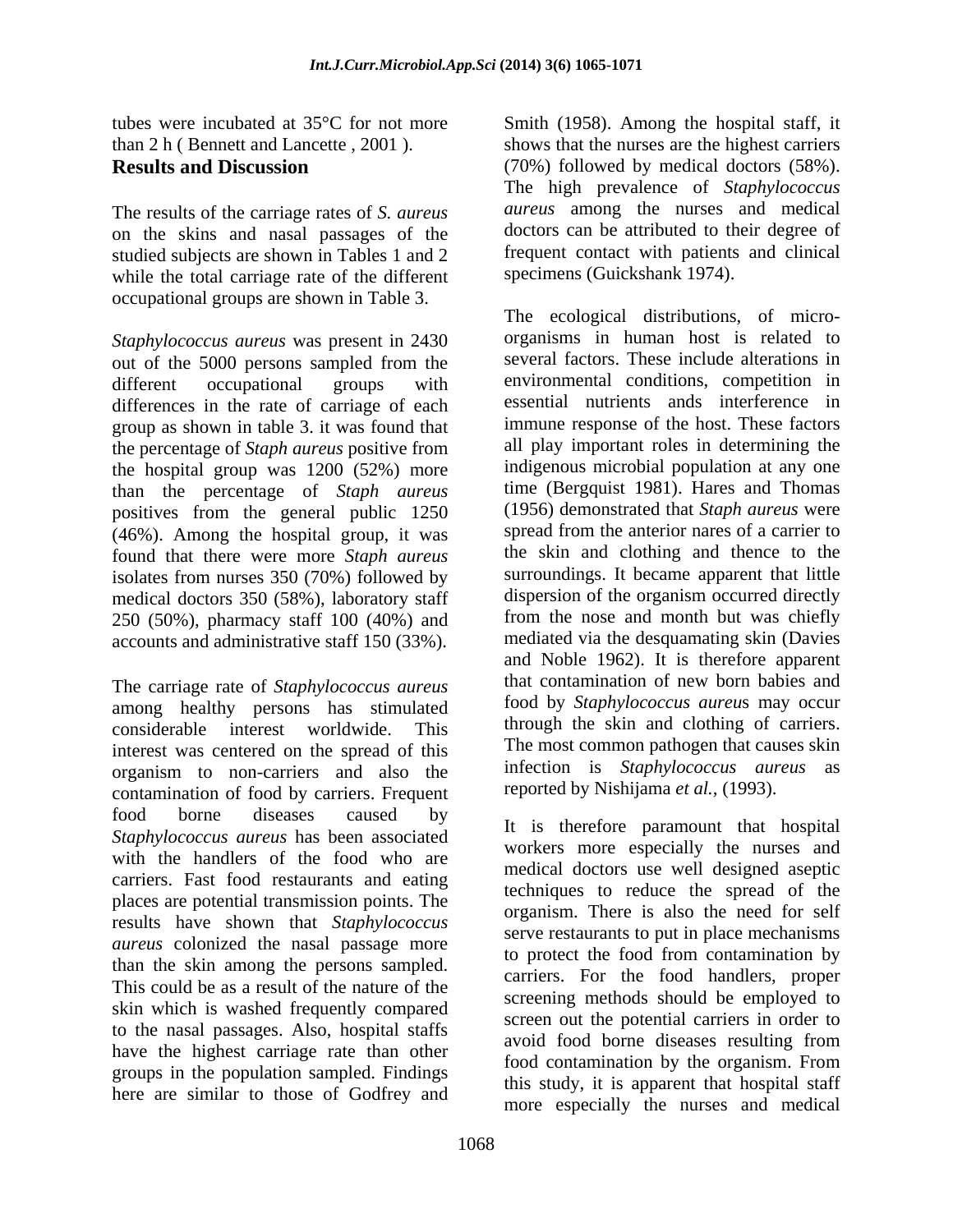doctors fall into the highest carriage group for nurses (70%) and medical doctors (58%)

*aureus* is significant because it can lead to problems of nosocomial *S. aureus* infections contamination of foods and cause food could have been caused by the medical poisoning if proper screening of food doctors and nurses working in the health handler is not done. Also, the carriage rate care facilities

of *Staphylococcus aureus*. The 46% carriage rate of *Staphylococcus*  pose significant threat to patients and other workers. It can therefore be said that care facilities

| <b>Table.1</b> Nasal carriage rate of S,<br>of different occupational groups<br>aureus |  |  |
|----------------------------------------------------------------------------------------|--|--|
|                                                                                        |  |  |

| <b>Occupational groups</b> | NO. of persons nose<br>swabbed | NO. of persons S.<br><i>aureus</i> positive | Percent carriage rate |
|----------------------------|--------------------------------|---------------------------------------------|-----------------------|
| Medical doctors            | 300                            | 200                                         |                       |
| <b>Nurses</b>              | 250                            | 200                                         | 80                    |
| Lab. Staff                 | 250                            | 150                                         | 60                    |
| Pharm. Staff               | 150                            | 100                                         |                       |
| Accounts & Adam. Staff     | 250                            | 100                                         |                       |
| General Public             | 1600                           | 900                                         |                       |
| <b>Total</b>               | 2800                           | 1650                                        | -59                   |

**Table.2** Skin carriage rate of *S. aureus* different occupational groups

| <b>Occupational groups</b> | No. of persons skin | No. of persons S. | <b>Percentage carriage</b> |
|----------------------------|---------------------|-------------------|----------------------------|
|                            | swabbed             | aureus positive   | rate                       |
| Medical doctors            | 350                 | 200               |                            |
| <b>Nurses</b>              | 250                 | 150               |                            |
| Lab. Staff                 | 250                 | 100               |                            |
| Pharm. Staff               | 100                 |                   | ∠∪                         |
| Accounts & Adam. Staff     | 200                 |                   |                            |
| <b>General Public</b>      | 1050                | 300               |                            |
| <b>Total</b>               | 2200                | 820               |                            |

**Table.3** S. aureus carriage rate of different occupational groups

| <b>Occupational groups</b> | No. of persons | No. of persons S.      | <b>Percent carriage rate</b> |
|----------------------------|----------------|------------------------|------------------------------|
|                            | examined       | <i>aureus</i> positive |                              |
| Medical doctors            | 600            | 3ร∩<br>JJV             |                              |
| <b>Nurses</b>              | 500            | 350<br><u>JJU</u>      |                              |
| Lab. Staff                 | 500            | 250                    |                              |
| Pharm. Staff               | 250            | 100                    |                              |
| Accounts & Adam. Staff     | 450            | 150                    |                              |
| General Public             | 2700           | 1250                   | 4V                           |
| <b>Total</b>               | 5000           | 2450                   |                              |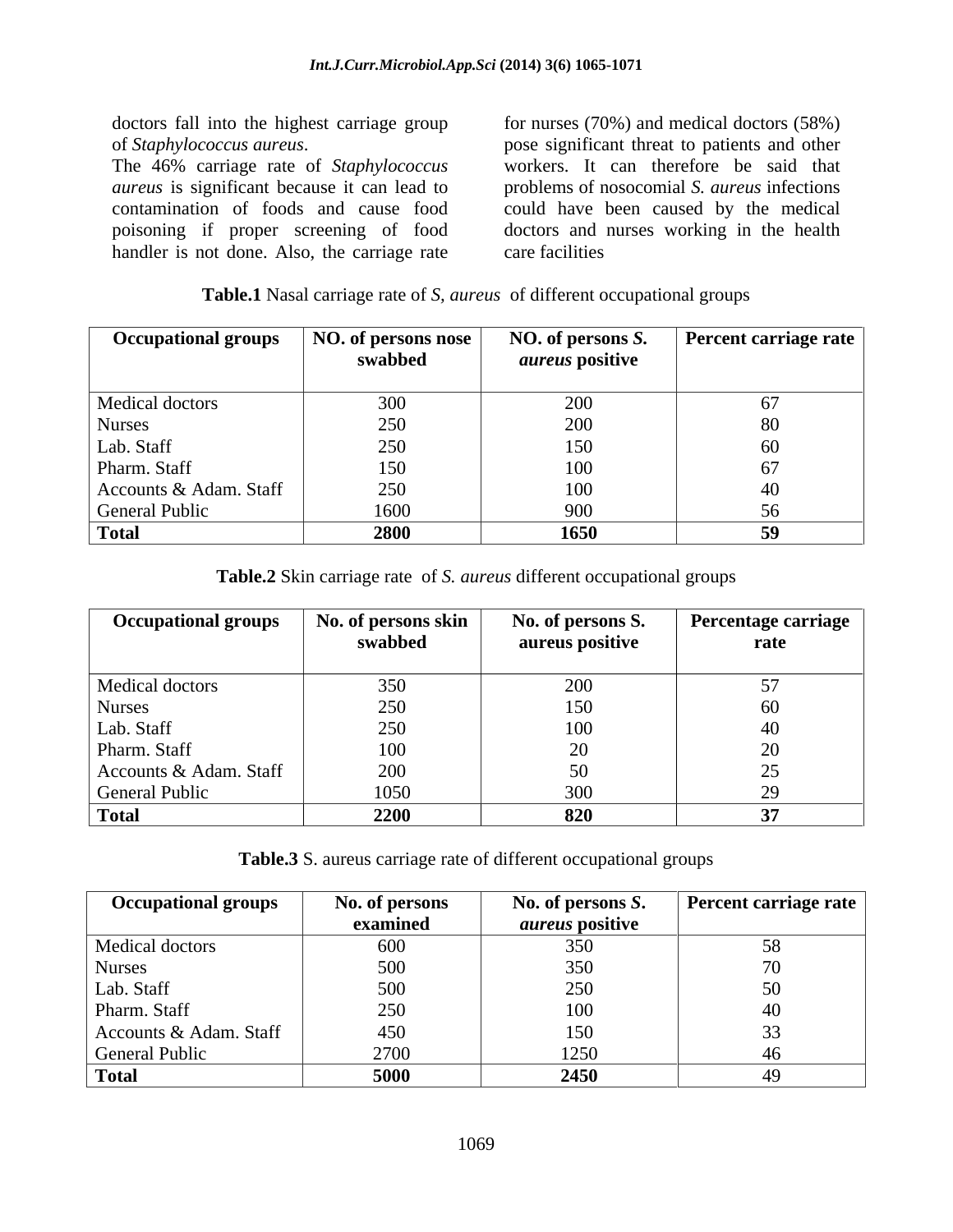- Baker, F. J. and Breach, M.R. (1990).
- Bennett,R. W. and Lancette, G. A.(2001). Philadelp<br>Staphylococcus aureus In: 551-553. Staphylococcus aureus In: 551-553.
- Bergquiat, L. M. (1981) *Microbiology for the Hospital Environment*, Harper and Row, New York. Pp. 253, 445-370.
- Bradshaw, J. L. (1979). *Laboratory*
- Comeron, a. s. (1970). Staphylococcal Pp 226 -227.
- Cheesbrough, M. (1985). Standardization of inoculum in *medical Laboratory* Grant. Murray (1987). Staphyloc Manual for Tropical Countries. 600 poisoning. Handbook Cambridge Shire U. K. Pp 200-201.
- Collins, C. H. and Lyne, P. M. (1985).
- Cruickshank R., Duguid, J. P. Marmoin, B. P. and Swain, R. H. A. (1975). *aureus* in *Medical Microbiology*. Pp
- Davis, R. R. and Noble W. C. (1962). Pathogenicity and transmissibility of *Staphylococcus aureus. Lancet 2:*
- Domanski, T. L. and Benyles, K. W. (1996). Analysis of *Staphylococcus aureus* genes encoding protein 4 and an ABC – type transporter. *J. Gene*
- Duguid, J. P. Marimon, B. P. and swain, *Journal* 1:69. laboratory diagnosis and xcontrol of

**References** infections 95<sup>th</sup> edn). Longman Group. edn). Longman Group. Ltd., Hongkong Pp. 329-333.

- *Medical Microbiological Techniques*. and Brain J. M. (1978). Epidemology edn) Butter Worths of infections disease in *Microbiology* edn) Butter Worths of infections disease in *Microbiology* London. Pp 30-344.  $(2^{nd}$  edn). W. B. Saunders Company, Eugene, W. N., Roberts, C.E. Nancy N. P. and Brain J. M. (1978). Epidemology Philadelphia, London. Pp  $472 - 474$ , 551-553.
- Bacteriological Analytical Manual Faveron, M.S. and McDade J. J. (1968). Wound infections by hand carriers of *Staphylococcus aureus. Journal of Applied Bacteriology*. 31: 336.
- *Microbiology*. W. B. Saunders Staphylococcal diseases. *Principles of* Company, Philadelphia. London, Bacteriology, virology and immunity. Tronto. Pp. 41, 108. (8<sup>th</sup> edn). B C. Decker Inc., Hamilton. Geoffrey, F. S. and Charles S. F. (1990). *Bacteriology, virology and immunity.*<br>(8<sup>th</sup> edn). B C. Decker Inc., Hamilton. Pp 226 -227.
- epidemiology in Antarctica *Journal of* Godfrey M. E. and Smith I. M. (1958). *hygiene 68*:43-53. Hospital hazards of Staphylococcal sepsis. *JAMA 166L* 1197, 1958.
- *Manual for Tropical Countries.* food poisoning. *Handbook of*<br>Tropical Health Technology *Community Health* (4<sup>th</sup> edn) lea-and Grant. Murray (1987). Staphylococcal food poisoning. *Handbook of Community Health* (4  $^{th}$  adm  $^{th}$  and edn) lea and Febiger, Philadelphia, London. Pp 94- 95.
- Nasal swabs *Microbiological Methods*. Butter worths England P Vaudeux, P. E. Lew. D. P. and Forter, 152. J. P. (1995) Adhesion properties of Greence, C., McDeritt D., Francois, P., Vaudeux, P. E. Lew. D. P. and Forter, mutants OF *Staphylococcus aureus. Molecular Microbiology 17*: 1143-52.
- Morphology of *Staphylococcus*  Grist, N,R., Ho-yen, D. O. Walker E., and 236-244. and tissue infection. *Diseases of* Williams G. R. (1993). Localized skin *infection*. Oxford University Press, New York, Tokyo. Pp 64-66, 209- 219.
- 1295 1296, 1963. Hallman F. A. (1937). The staphulococci: An increased carried rate. *Proceeding of the society for experimental Biology and Medicine* 36: 789.
- *167*: 11-3. and skin swabs. *British Medical* Hares, R. and Ridley, M. (1958). Nasal *Journal* 1: 69.
- R. H. A. (1985). *Medical*  Hares, R. and Thomas, C. G. A. (1956). *Microbiology*. A Guide to the Epidemiology of *Staphylococcus aureus. British Medical Journal* 2: